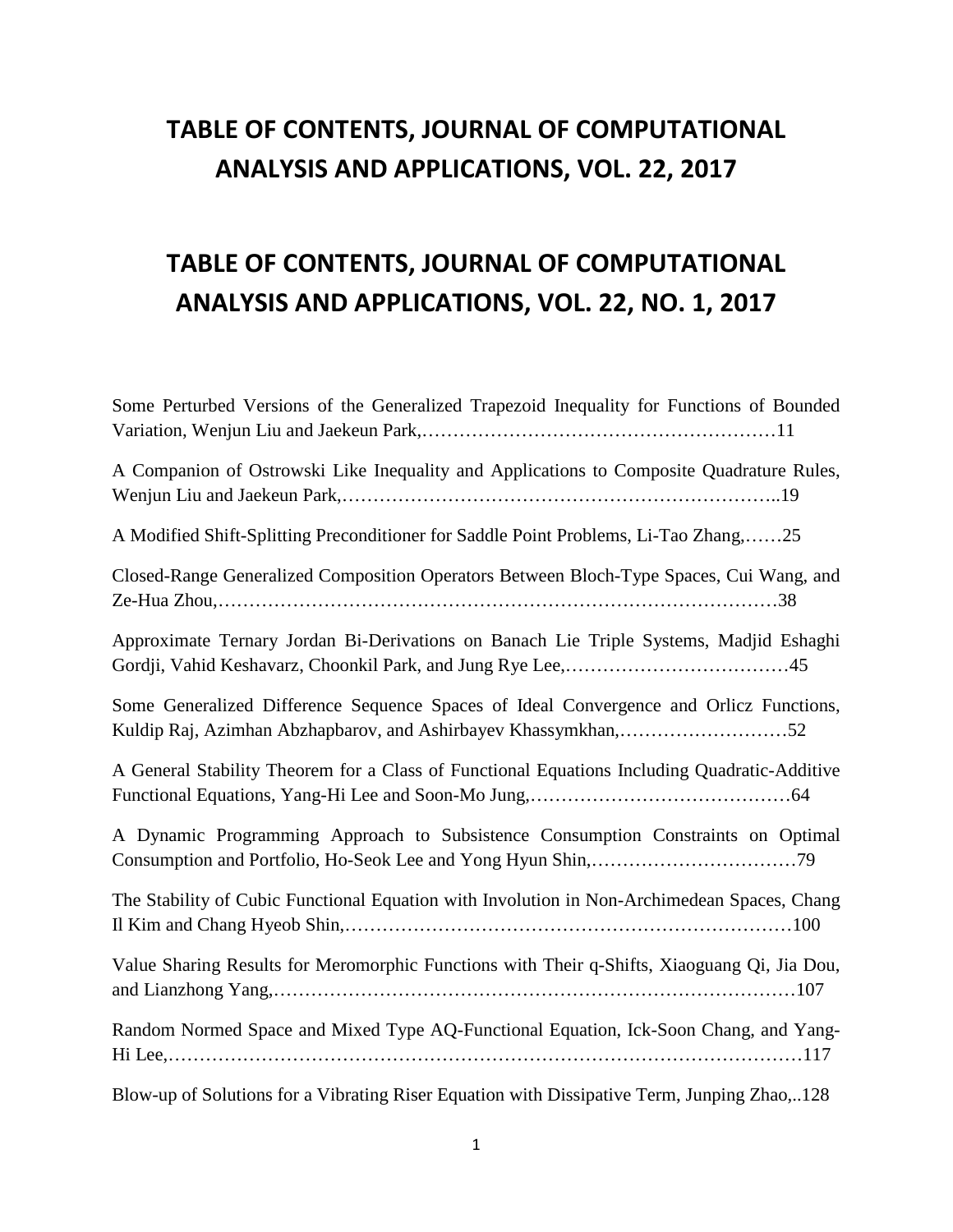Existence, Uniqueness and Asymptotic Behavior of Solutions for a Fourth-Order Degenerate Pseudo-Parabolic Equation with p(x)-Growth Conditions, Junping Zhao,……………………138

Generalizations on Some Meromorphic Function Spaces in the Unit Disc, A. El-Sayed Ahmed and M. Al Bogami,…………………………………………………………………………….148 Maximum Norm Superconvergence of the Trilinear Block Finite Element, Jinghong Liu, and Yinsuo Jia,………………………………………………………………………………………161 Hyers-Ulam Stability of an Additive Functional Inequality, Ming Fang and Donghe Pei,……170

Characterization of a Class of Differential Equations, Mohammad Fuad Mohammad Naser, Omar M. Bdair, and Fayçal Ikhouane,………………………………………………………....179

## **TABLE OF CONTENTS, JOURNAL OF COMPUTATIONAL ANALYSIS AND APPLICATIONS, VOL. 22, NO. 2, 2017**

| Fuzzy Analytical Hierarchy Process Based On Canonical Representation on Fuzzy Numbers,                                                                                            |
|-----------------------------------------------------------------------------------------------------------------------------------------------------------------------------------|
| A Quadrature Rule for the Finite Hilbert Transform via Simpson Type Inequalities and                                                                                              |
| A Quadrature Formula in Approximating the Finite Hilbert Transform via Perturbed Trapezoid                                                                                        |
| Pointwise Superconvergence of the Displacement of the Six-Dimensional Finite Element,                                                                                             |
| Estimates for Discrete Derivative Green's Function for Elliptic Equations in Dimensions Seven                                                                                     |
| Existence of Solutions to a Coupled System of Higher-order Nonlinear Fractional Differential<br>Equations with Anti-periodic Boundary Conditions, Huina Zhang, and Wenjie Gao,262 |
| Iteration Process for Pointwise Lipschitzian Type Mappings in Hyperbolic 2-uniformly Convex<br>Metric Spaces, D. R. Sahu, Samir Dashputre, and Shin Min Kang,271                  |
| Regularity of the American Option Value Function in Jump-Diffusion Model, Sultan Hussain,                                                                                         |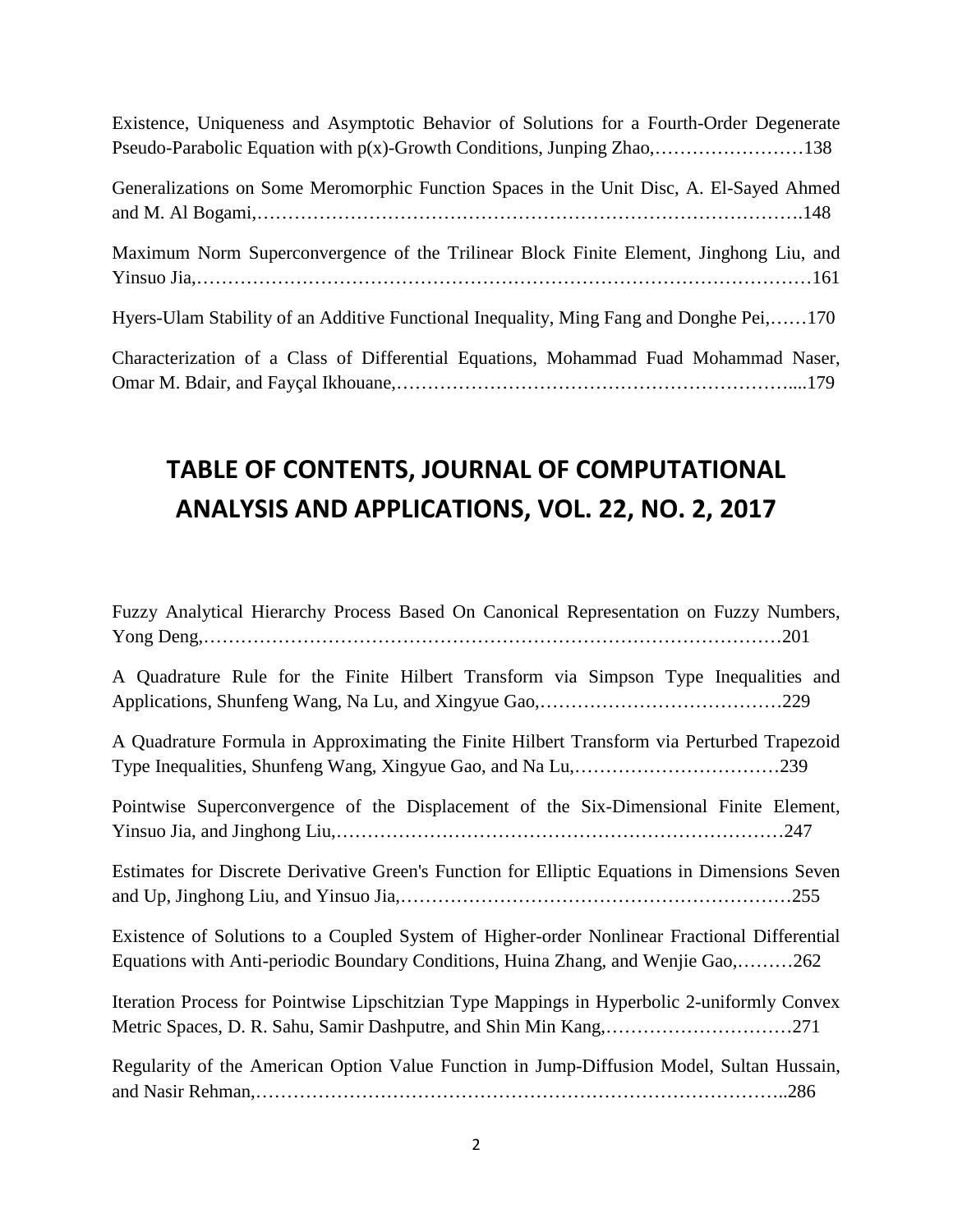| On a Summation Boundary Value Problem for a Second-Order Difference Equations with                                                                       |
|----------------------------------------------------------------------------------------------------------------------------------------------------------|
| Fuzzy Quadratic Mean Operators and Their Use In Group Decision Making, Jin Han Park, Seung                                                               |
| Sensitivity Analysis for General Nonlinear Nonconvex Set-Valued Variational Inequalities in                                                              |
| Common Fixed Point Theorems for Non-compatible Self-mappings in b-Fuzzy Metric Spaces,<br>Jong Kyu Kim, Shaban Sedghi, Nabi Shobe, and Hassan Sadati,336 |
| On Hesitant Fuzzy Filters in BE-Algebras, Young Bae Jun, and Sun Shin Ahn,346                                                                            |
| A Fixed Point Approach to the Stability of Nonic Functional Equation In Non-Archimedean                                                                  |
| Global Attractivity and Periodicity Behavior of a Recursive Sequence, E. M. Elsayed, and                                                                 |

#### **TABLE OF CONTENTS, JOURNAL OF COMPUTATIONAL ANALYSIS AND APPLICATIONS, VOL. 22, NO. 3, 2017**

|  |  | Periodic Orbits of Singular Radially Symmetric Systems, Shengjun Li, Wulan Li, and Yiping |  |  |  |  |
|--|--|-------------------------------------------------------------------------------------------|--|--|--|--|
|  |  |                                                                                           |  |  |  |  |

Approximate Ternary Jordan Ring Homomorphisms in Ternary Banach Algebras, M. Eshaghi Gordji, Vahid Keshavarz, Jung Rye Lee, Dong Yun Shin, and Choonkil Park,……………….402

Approximate Controllability of Fractional Impulsive Stochastic Functional Differential Inclusions with Infinite Delay and Fractional Sectorial Operators, Zuomao Yan, and Xiumei Jia,………………………………………………………………………………………………409

Hyers-Ulam Stability of General Additive Mappings in C\*-Algebra, Gang Lu, Guoxian Cai, Yuanfeng Jin, and Choonkil Park,………………………………………………………..…….432

A Higher Order Multi-step Iterative Method for Computing the Numerical Solution of Systems of Nonlinear Equations Associated with Nonlinear PDEs and ODEs, Malik Zaka Ullah, S. Serra-Capizzano, Fayyaz Ahmad, Arshad Mahmood, and Eman S. Al-Aidarous,………………….445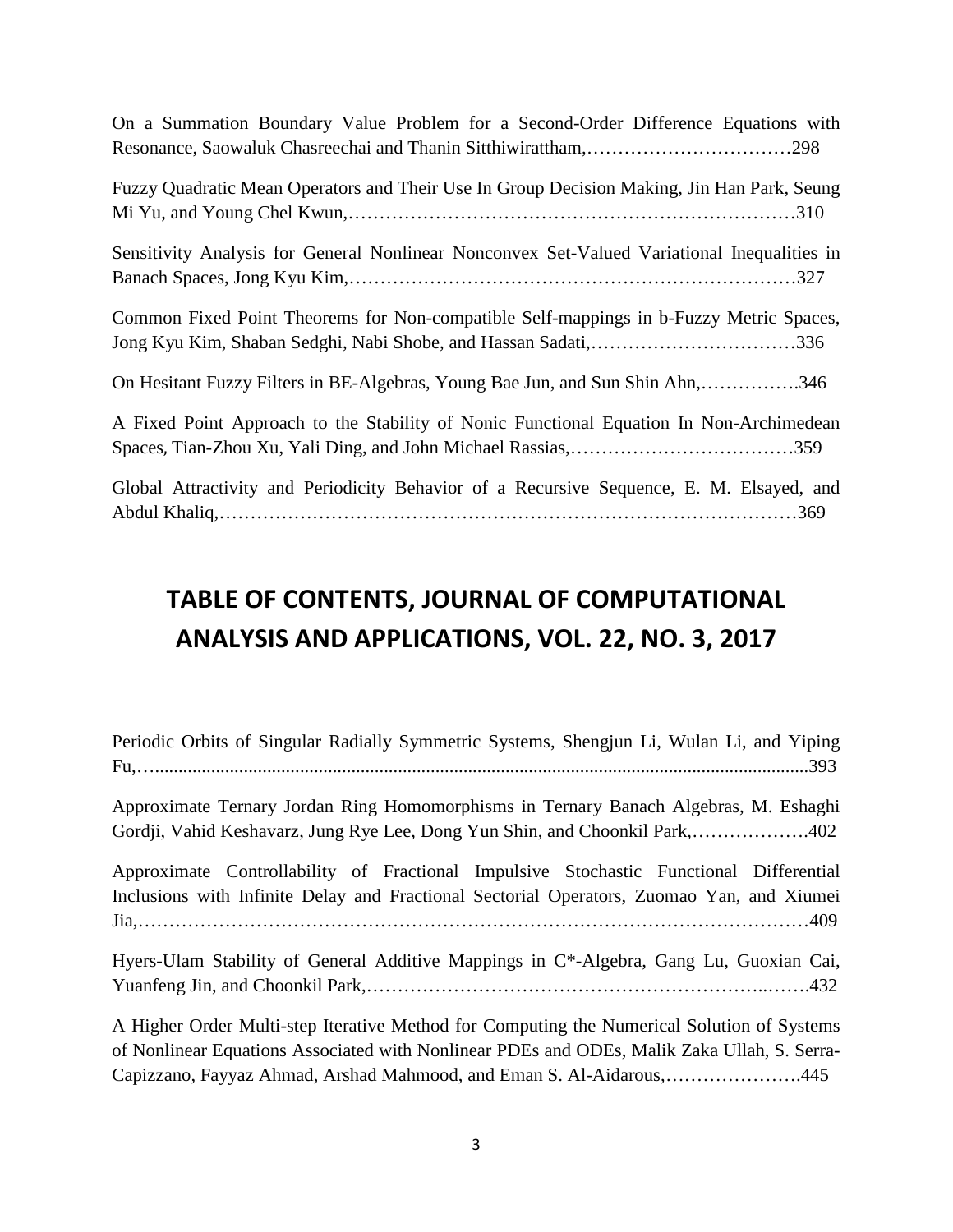Quadratic  $\rho$ -Functional Inequalities in Fuzzy Normed Spaces, Ji-Hye Kim, Choonkil Park,..462

The Quadrature Rules of the Fuzzy Henstock-Stieltjes Integral on a Infinite Interval, Ling Wang,…………………………………………………………………………………………474

Cubic and Quartic  $\rho$ -Functional Inequalities in Fuzzy Normed Spaces, Jooho Zhiang, Jeonghun Chu, George A. Anastassiou, and Choonkil Park,……………………………………………484

A Right Parallelism Relation for Mappings to Posets, Hee Sik Kim, J. Neggers, and Keum Sook So,…………………………………………………………………………………………….496

Existence Results for Nonlinear Generalized Three-Point Boundary Value Problems for Fractional Differential Equations and Inclusions, Mohamed Abdalla Darwish, and Sotiris K. Ntouyas,………………………………………………………………………………………507

Quadratic  $\rho$ -Functional Inequalities in Fuzzy Banach Spaces, Choonkil Park, and Sun Young Jang,…………………………………………………………………………………………..527

Remarks On Common Fixed Point Results For Cyclic Contractions In Ordered b-Metric Spaces, Huaping Huang, Stojan Radenovic, and Tatjana Aleksic Lampert,…………………………..538

A Fixed Point Method to the Stability of a Jensen Functional Equation in Intuitionistic Fuzzy 2- Banach Spaces, Choonkil Park, Ehsan Movahednia, George A. Anastassiou, Sungsik Yun,…546

Characterization of Modular Spaces, Manuel De la Sen, Donal O'Regan, and Reza Saadati,…558

Ulam-Hyers Stability of 3-Jordan Homomorphisms in C\*-Ternary Algebras, Madjid Eshaghi Gordji, Vahid Keshavarz, Choonkil Park, and Sun Young Jang,………………………………573

#### **TABLE OF CONTENTS, JOURNAL OF COMPUTATIONAL ANALYSIS AND APPLICATIONS, VOL. 22, NO. 4, 2017**

Some New Results on Products of the Apostol-Genocchi Polynomials, Yuan He,…………591

Functional Inequalities in Fuzzy Normed Spaces, Choonkil Park, George A. Anastassiou, Reza Saadati, and Sungsik Yun,…………………………………………………………………..601

A Generalization of Simpson Type Inequality via Differentiable Functions Using Extended (, )-preinvex functions, Yujiao Li, and Tingsong Du,………………………………….613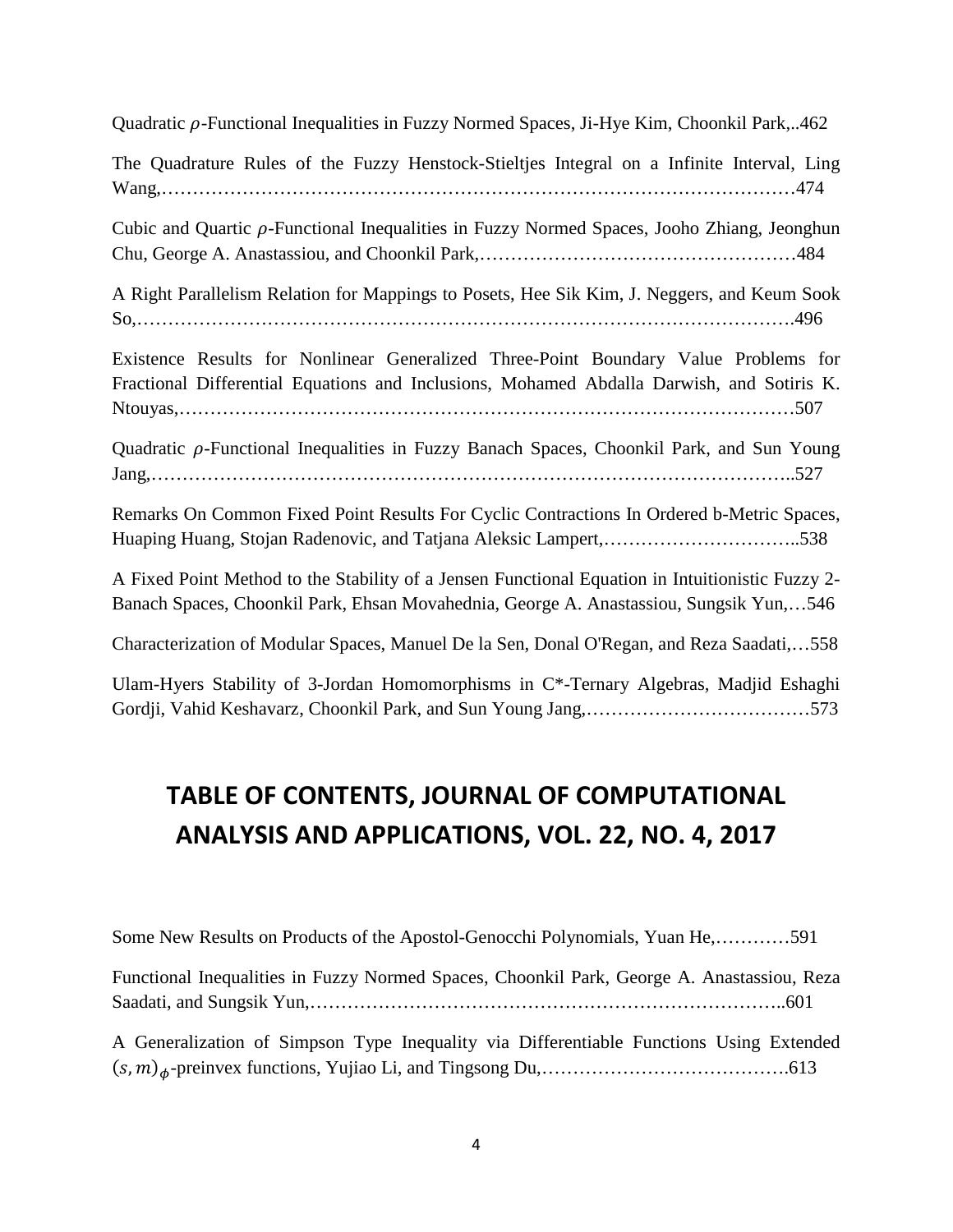| Isometric Equivalence of Linear Operators on Some Spaces of Analytic Functions, Li-Gang |  |  |  |  |
|-----------------------------------------------------------------------------------------|--|--|--|--|
|                                                                                         |  |  |  |  |

S-Fuzzy Subalgebras and Their S-Products in BE-Algebras, Sun Shin Ahn,Keum Sook So,639

Fixed Point Results for Generalized g-Quasi-Contractions of Perov-type in Cone Metric Spaces Over Banach Algebras Without the Assumption of Normality, Shaoyuan Xu, Branislav Z. Popovic, Stojan Radenovic,.…………………………………………………………………648

On Some Inequalities of the Bateman's G-Function, Mansour Mahmoud, Hanan Almuashi,672

3-Variable Additive  $\rho$ -Functional Inequalities in Fuzzy Normed Spaces, Joonhyuk Jung, Junehyeok Lee, George A. Anastassiou, and Choonkil Park,…………………......................684

An Approach to Separability of Integrable Hamiltonian System, Hai Zhang,……………….699

Cross-Entropy for Generalized Hesitant Fuzzy Sets and Their Use in Multi-Criteria Decision Making, Jin Han Park, Hee Eun Kwark, and Young Chel Kwun,……………………… 709

On Harmonic Quasiconformal Mappings with Finite Area, Hong-Ping Li, and Jian-Feng Zhu,726

Weak Estimates of the Multidimensional Finite Element and Their Applications, Yinsuo Jia, and Jinghong Liu,…………………………………………………………………………………..734

New Integral Inequalities of Hermite-Hadamard Type for Operator m-Convex and (, )-Convex Functions, Shuhong Wang,………………………………………………...….744

Non-periodic Multivariate Stochastic Fourier Sine Approximation and Uncertainty Analysis, Zhihua Zhang, and Palle E. T. Jorgensen,……………………………………………………..754

#### **TABLE OF CONTENTS, JOURNAL OF COMPUTATIONAL ANALYSIS AND APPLICATIONS, VOL. 22, NO. 5, 2017**

Higher-Order Degenerate Bernoulli Polynomials, Dae San Kim, and Taekyun Kim,………789 Korobov Polynomials of the Seventh Kind and of the Eighth Kind, Dae San Kim, Taekyun Kim, Toufik Mansour, and Jong-Jin Seo,………………………………………………………….812 Some Identities on the Higher-Order Twisted q-Euler Numbers and Polynomials, C. S. Ryoo,825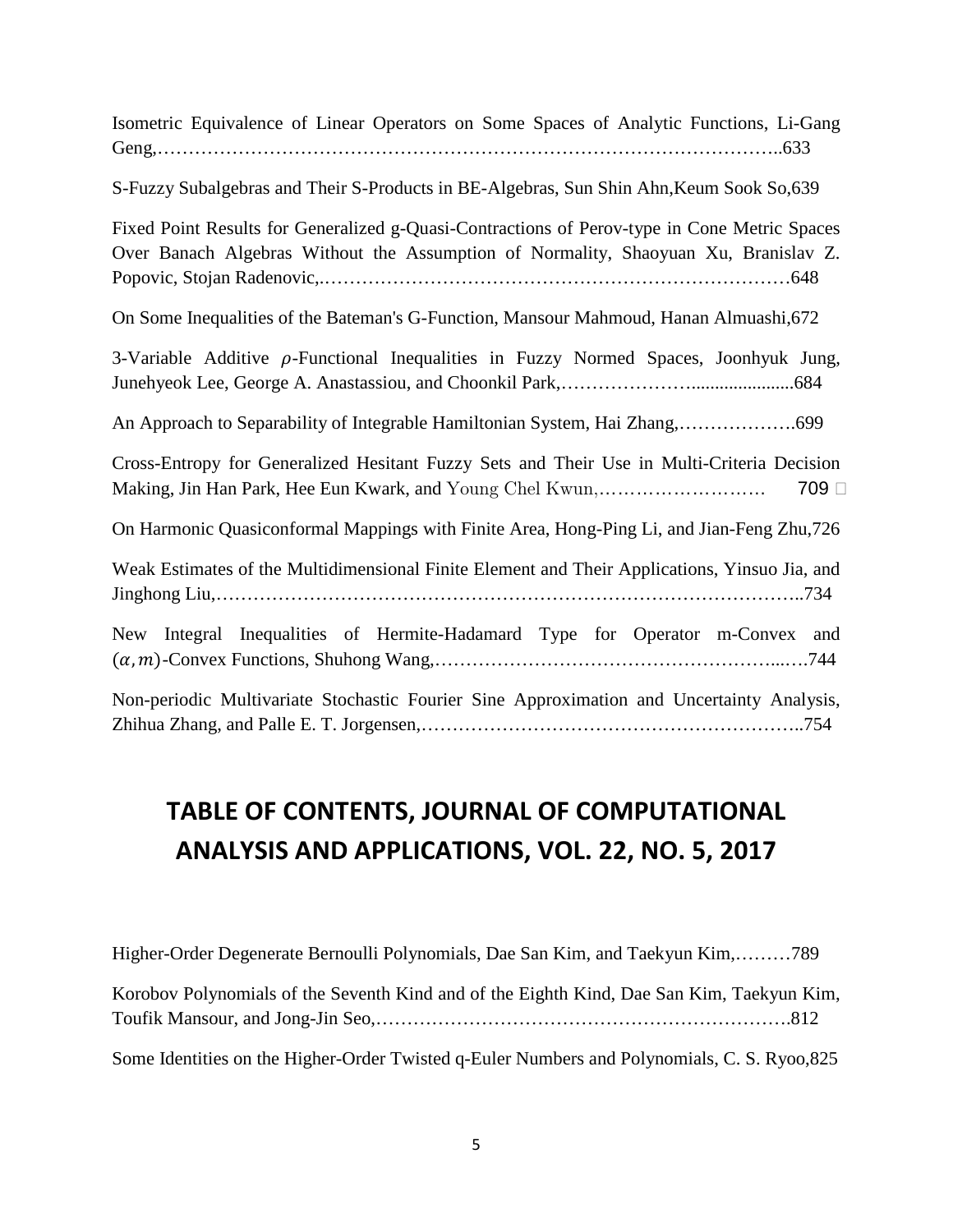| Umbral Calculus Associated With New Degenerate Bernoulli Polynomials, Dae San Kim,           |
|----------------------------------------------------------------------------------------------|
| Regularization Smoothing Approximation of Fuzzy Parametric Variational Inequality            |
| The Split Common Fixed Point Problem for Demicontractive Mappings in Banach Spaces, Li       |
| Iterated Binomial Transform of the k-Lucas Sequence, Nazmiye Yilmaz and Necati Taskara, 864  |
| Nielsen Fixed Point Theory for Digital Images, Ozgur Ege, and Ismet Karaca,874               |
| A Fixed Point Theorem and Stability of Additive-Cubic Functional Equations in Modular        |
| Results on Value-Shared of Admissible Function and Non-Admissible Function in the Unit Disc, |
| Compositions Involving Schur Harmonically Convex Functions, Huan-Nan Shi, and Jing           |
| A Note on Degenerate Generalized q-Genocchi Polynomials, Jongkyum Kwon, Jin-Woo Park,        |
| Cubic Soft Ideals in BCK/BCI-Algebras, Young Bae Jun, G. Muhiuddin, Mehmet Ali Ozturk,       |
| Hyers-Ulam Stability of the Delayed Homogeneous Matrix Difference Equation with              |
| Mathematical Analysis of $(n + 3)$ -Dimensional Virus Dynamics Model, A. M. Elaiw, and N. H. |
| On the Dynamics of a Certain Four-Order Fractional Difference Equations, Chang-you Wang,     |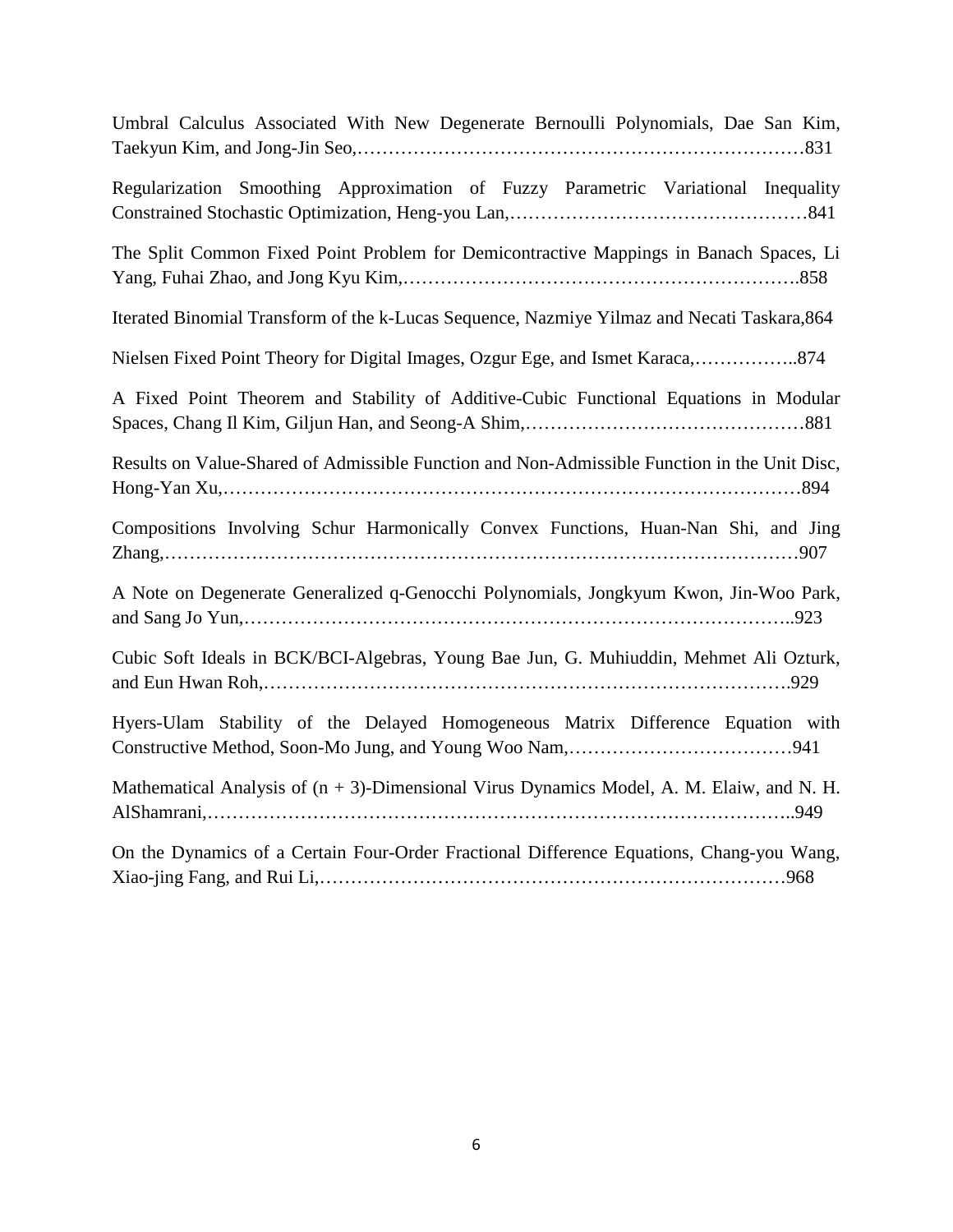# **TABLE OF CONTENTS, JOURNAL OF COMPUTATIONAL ANALYSIS AND APPLICATIONS, VOL. 22, NO. 6, 2017**

| A New Result on the Almost Increasing Sequences, H. S. Ozarslan and A. Karakas,989                                                                                                      |
|-----------------------------------------------------------------------------------------------------------------------------------------------------------------------------------------|
| Certain Chebyshev Type Inequalities Involving the Generalized Fractional Integral Operator,                                                                                             |
| Estimates for the Green's Function of 3D Elliptic Equations, Jinghong Liu and Yinsuo Jia,1015                                                                                           |
| The Structure of the Zeros Fixed Point for Genocchi Polynomials, J. Y. Kang, C. S. Ryoo, 1023                                                                                           |
| Additive $\rho$ -Functional Equations, Choonkil Park and Sun Young Jang,1035                                                                                                            |
| Hyperstability of a Generalized Cauchy Functional Equation, Abbas Najati, Daryoush Molaee,                                                                                              |
| Stability Analysis and Optimal Control of a Cholera Model with Time Delay, Shu Liao and Fang                                                                                            |
| Effect of Antibodies and Latently Infected Cells on HIV Dynamics with Differential Drug<br>Efficacy in Cocirculating Target Cells, A. M. Shehata, A. M. Elaiw, and E. Kh. Elnahary,1074 |
| A New Implicit Midpoint Iterative Scheme Involving Asymptotically Nonexpansive Mappings<br>in Abstract Spaces, Shin Min Kang, Arif Rafiq, Faisal Ali, and Young Chel                    |
| Hesitant Fuzzy Filters in Lattice Implication Algebras, G. Muhiuddin, Eun Hwan Roh, Sun Shin                                                                                            |
| 3D Green's Function and Its Finite Element Error Estimates, Jinghong Liu and Yinsuo Jia,1114                                                                                            |
| Hermite-Hadamard Type Inequalities for s-Convex Functions via Riemann-Liouville Fractional                                                                                              |
| Monotone Hybrid Projection Algorithm for Solving Fixed Point and Equilibrium Problems in a                                                                                              |
| Inner-Outer Factorization on Besov-Type Spaces, Ruishen Qian and Songxiao Li,1150                                                                                                       |
| Generalized Rational Contractions Endowed With a Graph and an Application to a System of<br>Integral Equations, Huseyin Isik, Nawab Hussain, and Marwan A. Kutbi,1158                   |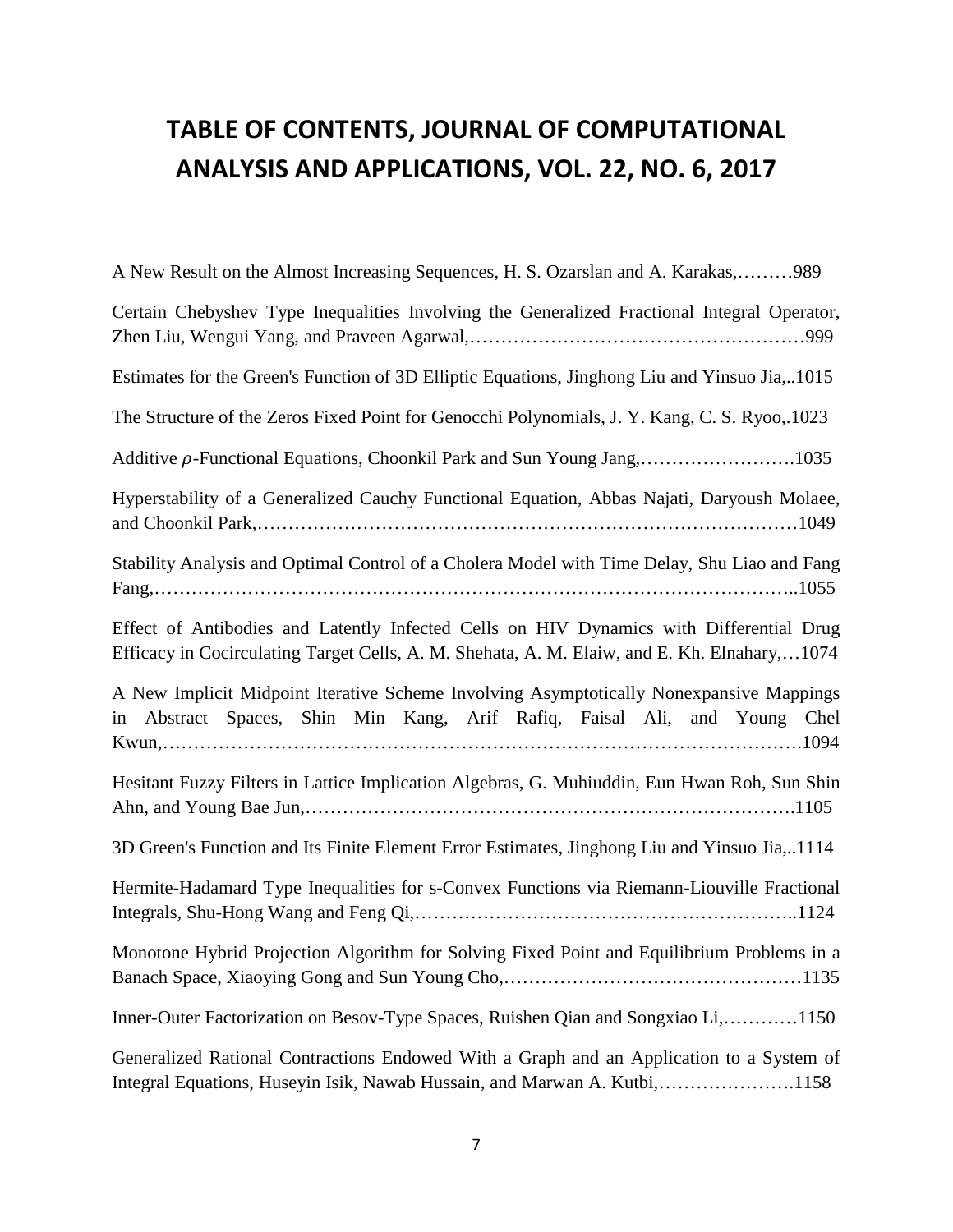## **TABLE OF CONTENTS, JOURNAL OF COMPUTATIONAL ANALYSIS AND APPLICATIONS, VOL. 22, NO. 7, 2017**

| On Quadratic $\rho$ -Functional Inequalities in Fuzzy Normed Spaces, Choonkil Park, Sun Young                                                                                      |
|------------------------------------------------------------------------------------------------------------------------------------------------------------------------------------|
| On a Double Integral Equation Including a Set of Two Variables Polynomials Suggested by                                                                                            |
| Generalized Inequalities of the type of Hermite-Hadamard-Fejer with Quasi-Convex Functions<br>by way of k-Fractional Derivatives, A. Ali, G. Gulshan, R. Hussain, A. Latif, and M. |
| Nonlinear Differential Polynomials of Meromorphic Functions with Regard to Multiplicity                                                                                            |
| Impulsive Hybrid Fractional Quantum Difference Equations, Bashir Ahmad, Sotiris K. Ntouyas,                                                                                        |
| A Fixed Point Alternative to the Stability of a Quadratic $\alpha$ -Functional Equation in Fuzzy Banach                                                                            |
| Four-Point Impulsive Multi-Orders Fractional Boundary Value Problems, N. I. Mahmudov and                                                                                           |
| Convergence of Modification of the Kantorovich-Type q-Bernstein-Schurer Operators, Qing-Bo                                                                                         |
| Barnes-Type Degenerate Bernoulli and Euler Mixed-Type Polynomials, Taekyun Kim, Dae San                                                                                            |
| Ground State Solutions for Second Order Nonlinear p-Laplacian Difference Equations with                                                                                            |
| On a Solutions of Fourth Order Rational Systems of Difference Equations, E. M. Elsayed,                                                                                            |
| On the Dynamics of Higher Order Difference Equations $x_{n+1} = ax_n + \frac{ax_nx_{n-1}}{\beta x_n + \gamma x_{n-k}}$ , M. M. El-                                                 |
| Applications of Soft Sets in BF-Algebras, Jeong Soon Han and Sun Shin Ahn,1323                                                                                                     |